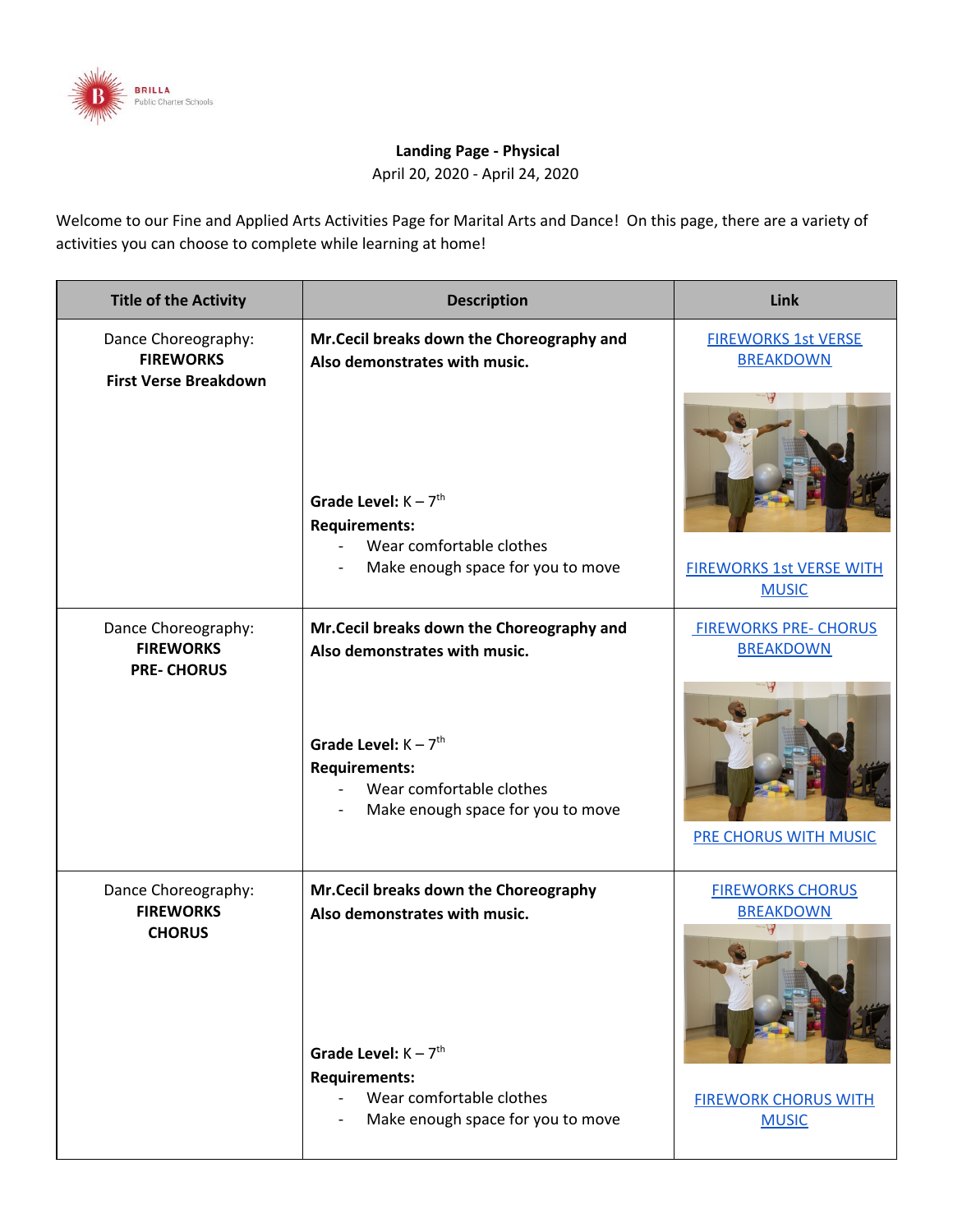

| Dance Warm-Up:<br><b>Stretching and Warming up the</b><br><b>Body</b> | Do you want better splits? Improve your flexibility<br>by following this stretch video for beginners!                                    | <b>Stretching and Warming up</b><br>the Body                                   |
|-----------------------------------------------------------------------|------------------------------------------------------------------------------------------------------------------------------------------|--------------------------------------------------------------------------------|
|                                                                       | Grade Level: $K - 7th$<br><b>Requirements:</b><br>Wear comfortable clothes<br>Make enough space for you to move                          |                                                                                |
| Dance Technique:<br>Leg Swings                                        | Follow this video to improve your balance and<br>flexibility by practicing leg swings.                                                   | <b>Leg Swings</b>                                                              |
|                                                                       | Grade Level: $K - 7$ <sup>th</sup><br><b>Requirements:</b><br>Wear comfortable clothes<br>Make enough space for you to move              |                                                                                |
| Dance Technique<br>Six-Step                                           | It's time to work on our hip-hop dance skills!<br>Follow the video to learn and practice<br>six-stepping.                                | <b>Click Here:</b><br>How to Do the 6-Step with<br><b>Jeff Cowans</b>          |
|                                                                       | Grade Level: $K - 7th$<br><b>Requirements:</b><br>Wear comfortable clothes<br>Make enough space for you to move                          |                                                                                |
| <b>Creative Dance</b><br><b>Writing with your Body</b>                | Can you spell letters with both arms? Follow this<br>video to see if you can! When you're done try<br>spelling your name with your arms! | <b>Click Here:</b><br>Letters of the Alphabet<br><b>Capital Letters</b>        |
|                                                                       | Grade Level: $K - 7th$<br><b>Requirements:</b><br>Wear comfortable clothes<br>Make enough space for you to move                          |                                                                                |
| Dance Choreography<br><b>Easy Kids Hip-Hop Dance</b>                  | Let's learn a hip-hop dance to perform at home!<br>Watch the video and follow the dance teacher.                                         | <b>Click Here:</b><br><b>Easy Kids Hip-Hop Dance</b><br>with Mihran Kirakosian |